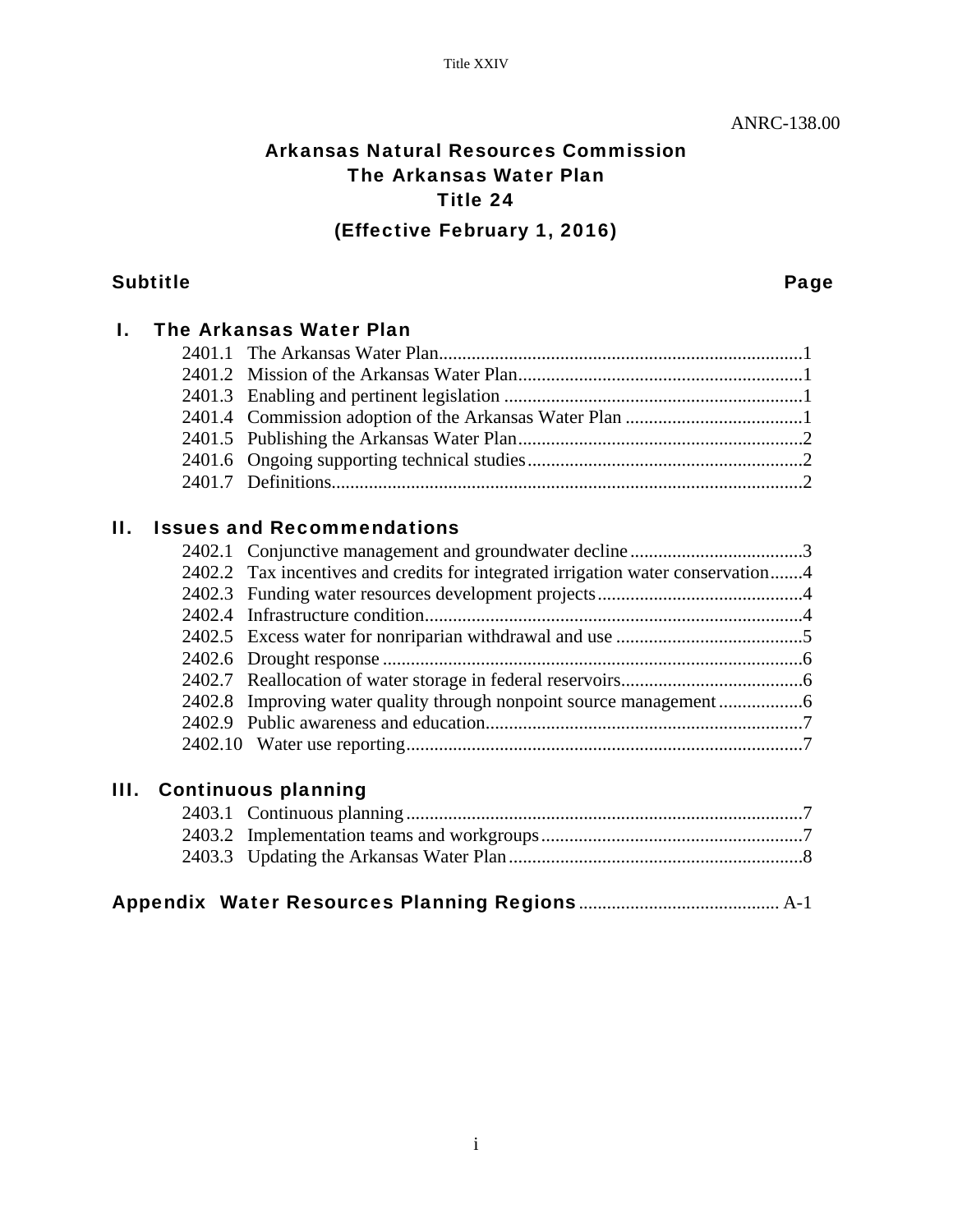# Arkansas Natural Resources Commission The Arkansas Water Plan Title 24 (Effective 2016)

#### Subtitle I. The Arkansas Water Plan

#### Section 2401.1 The Arkansas Water Plan.

The Arkansas Natural Resources Commission will prepare, develop, formulate, and engage in a comprehensive program for the orderly development and management of the state's water and related land resources, to be referred to as the "Arkansas Water Plan." The first edition of the Arkansas Water Plan was published by the Commission in 1975 and updated in 1990 and 2015 2014.

#### Section 2401.2 Mission of the Arkansas Water Plan.

The Arkansas Water Plan is the state's comprehensive planning process for the conservation, development, and protection of the state's water resources, with a goal of long-term sustainable use for the health, well-being, and environmental and economic benefit of the state.

#### Section 2401.3 Enabling and pertinent legislation.

A. Ark. Code Ann. §15-20-201 et seq., General Provisions (describing the Arkansas Natural Resources Commission).

B. Ark. Code Ann. §15-22-201 et seq., Allocation and Use of Water.

C. Ark. Code Ann. §15-22-301 et seq., Determination of Water Use Requirements.

D. Ark. Code Ann. §15-22-501 et seq., Water Development Projects Generally.

 E. Ark. Code Ann. §15-22-901 et seq., Arkansas Groundwater Protection and Management Act.

F. Ark. Code Ann. §15-23-401 et seq., Arkansas River Compact.

G. Ark. Code Ann. §15-23-501 et seq., Red River Compact.

H. Ark. Code Ann. §15-24-101 et seq., Flood Control.

I. Ark. Code Ann. §25-15-201 et seq., Arkansas Administrative Procedure Act.

#### Section 2401.4 Commission adoption of the Arkansas Water

#### Plan.

 A. The Arkansas Natural Resources Commission shall publish an Arkansas Water Plan, which shall from time to time be revised, updated, and amended as new information, projects, and developments shall occur.

 B. Through the planning process, the Commission will identify priority water issues and adopt policy approaches for the orderly development and management of the state's water and related land resources.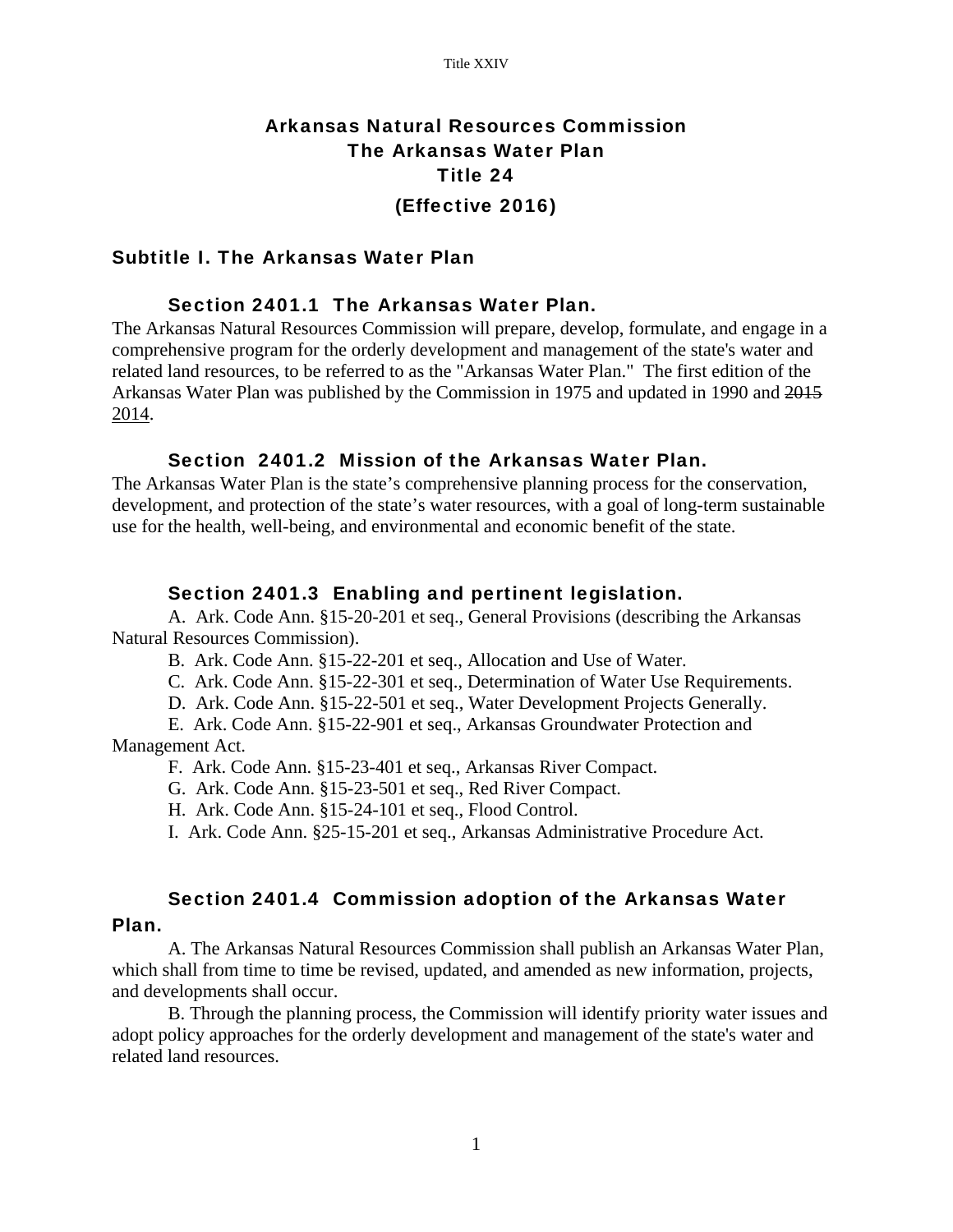C. Priority issues, goals, and recommendations are effective upon adoption by the Commission pursuant to the rulemaking provisions of the Arkansas Administrative Procedure Act.

D. Technical reports supporting the planning process are not binding policy or rule.

#### Section 2401.5 Publishing the Arkansas Water Plan.

The Commission will maintain an electronic version of the planning documents and supporting technical studies available to all interested state agencies, departments, commissions, and individuals.

#### Section 2401.6 Ongoing supporting technical studies.

The Arkansas Natural Resources Commission will gather, compile, and analyze information on both the use of water in this state and the needs of the citizens of this state and will make the information available to officials of this state and to its citizens.

### Section 2401.7 Definitions.

As used in these rules:

A. "Agricultural Irrigation Science Technical Workgroup" means a voluntary group of technical experts and stakeholders who will assist the Commission in ensuring the best possible data and science is used to support agricultural water policy decisions. The Commission's Executive Director will empanel the members.

B. "Arkansas Method" means the methodology used to determine instream flow needs for fisheries when calculating the amount of water that is legally available for nonriparian use. The Arkansas method divides a year into three seasons based on physical processes that occur in the stream and critical life cycle stages of fish and other aquatic organisms. The mean monthly flow (MMF) of a stream is determined from the gauging network and records. From November to March, the Arkansas Method specifies that 60% of MMF is required; from April to June, 70% of MMF is needed, and from July to October, 50% of MMF is necessary. (Steve Filipek, William E. Keith, and John Giese, *The Status of the Instream Flow Issue in Arkansas*, Proceedings of Arkansas Academy of Science, 1987, 43-48).

C. "Conjunctive Water Management" means use of surface water and groundwater in combination to improve water availability and reliability.

D. "Water Resources Planning Region" means one of five regions of the state with similar hydrology, economy, and geography. See map attached as Appendix A-1.

E. "Integrated Irrigation Water Conservation Practices" means irrigation practices that conserve surface water, groundwater, and energy as well as reducing financial costs, sediment load, and nutrient runoff.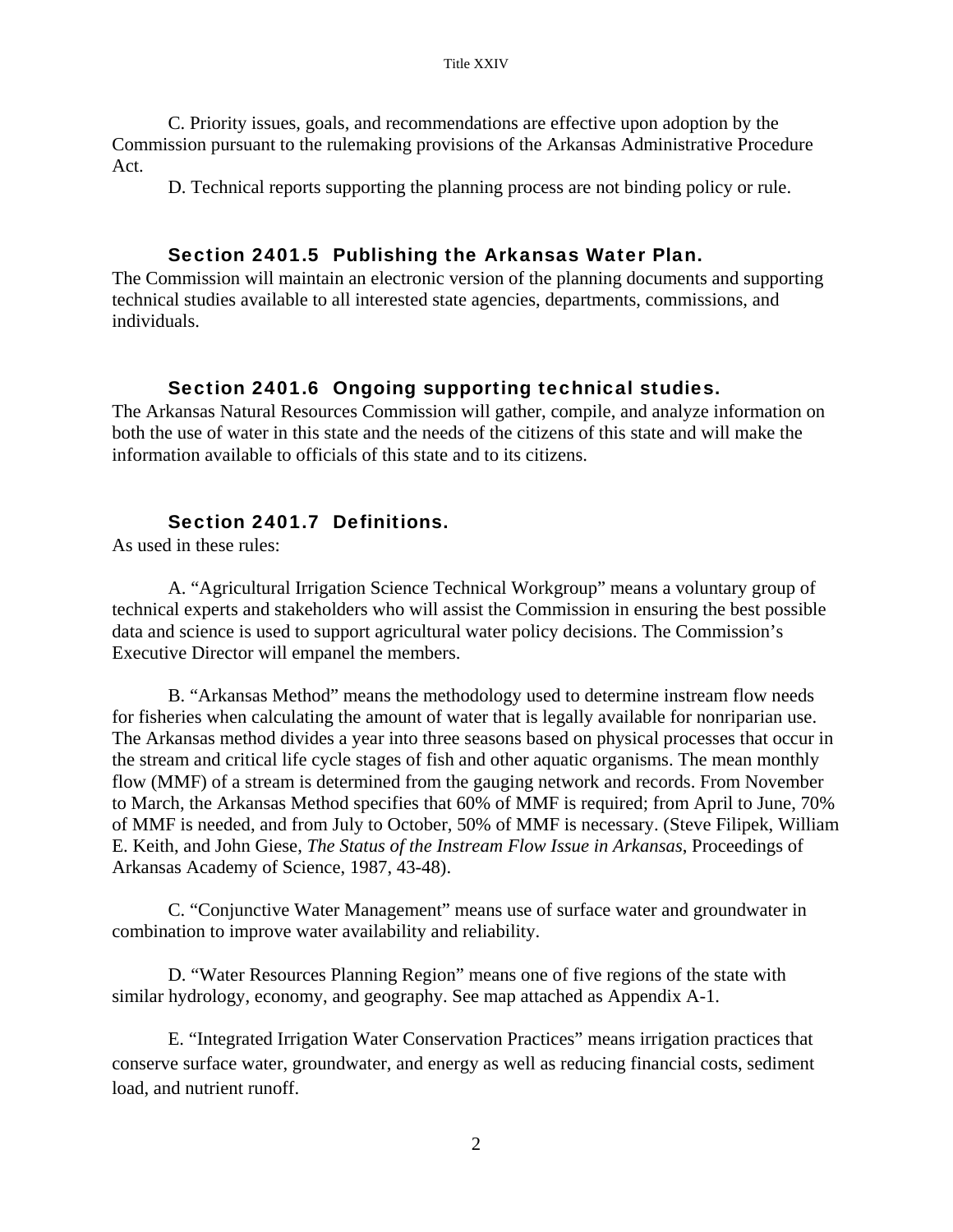F. "Irrigation Water Use Efficiency" means the overall efficiency of obtaining, distributing, and using water for crop production.

G. "Nutrient management plan" means a documented record of how nutrients will be managed on a nutrient management unit prepared in accordance with United States Department of Agriculture Natural Resources Conservation Service conservation practice standards for Arkansas to guide and assist landowners and operators in the use of fertilizers, litter, sewage sludges, compost and other nutrient sources for soil fertility and protection of the waters within the state.

H. "Priority issues " means water resources issues identified during the planning process and selected by the Commission as having long-term, statewide application requiring further work to ensure water availability and quality.

I. "Sustainable yield" is development and use of ground water resources in a manner that can be maintained for an indefinite time without causing unacceptable environmental, economic, or social consequences. (William M. Alley & Stanley A. Leake, *The journey from safe yield to sustainability*, 42 Ground Water 1, 12-16).

J. "Target efficiency" is a goal for irrigation water use formulated to conserve surface and groundwater, save energy, and lower crop production cost.

K. "Technical reports" are any documents or data helpful to the planning process.

### Subtitle II. Issues and Recommendations

### Section 2402.1 Conjunctive water management and groundwater decline.

 A. Arkansas must reduce groundwater withdrawals and move toward sustainable groundwater use, provide sustainable yield protection for the Sparta aquifer, and ensure water is available to satisfy irrigation uses through conjunctive water management.

 B. Since September 30, 2006, owners of wells extending into sustaining aquifers, including the Sparta Aquifer, have been required to install metering devices to their wells. The Commission will seek opportunities to purchase, install, and read meters on selected wells drilled into the Mississippi River Valley Alluvial Aquifer.

 C. The Commission will develop and implement conjunctive water management strategies based on storing surface water during months when excess water is available, for use during the summer irrigation months when excess surface water is not available. Surface water supplies should be developed to support sustainable groundwater use. During periods of water shortage, however, public water systems have priority and a reserved water right. The nonriparian users of water storage development projects are subordinate, and this may mean that during periods of drought they would receive no water and could suffer economic loss.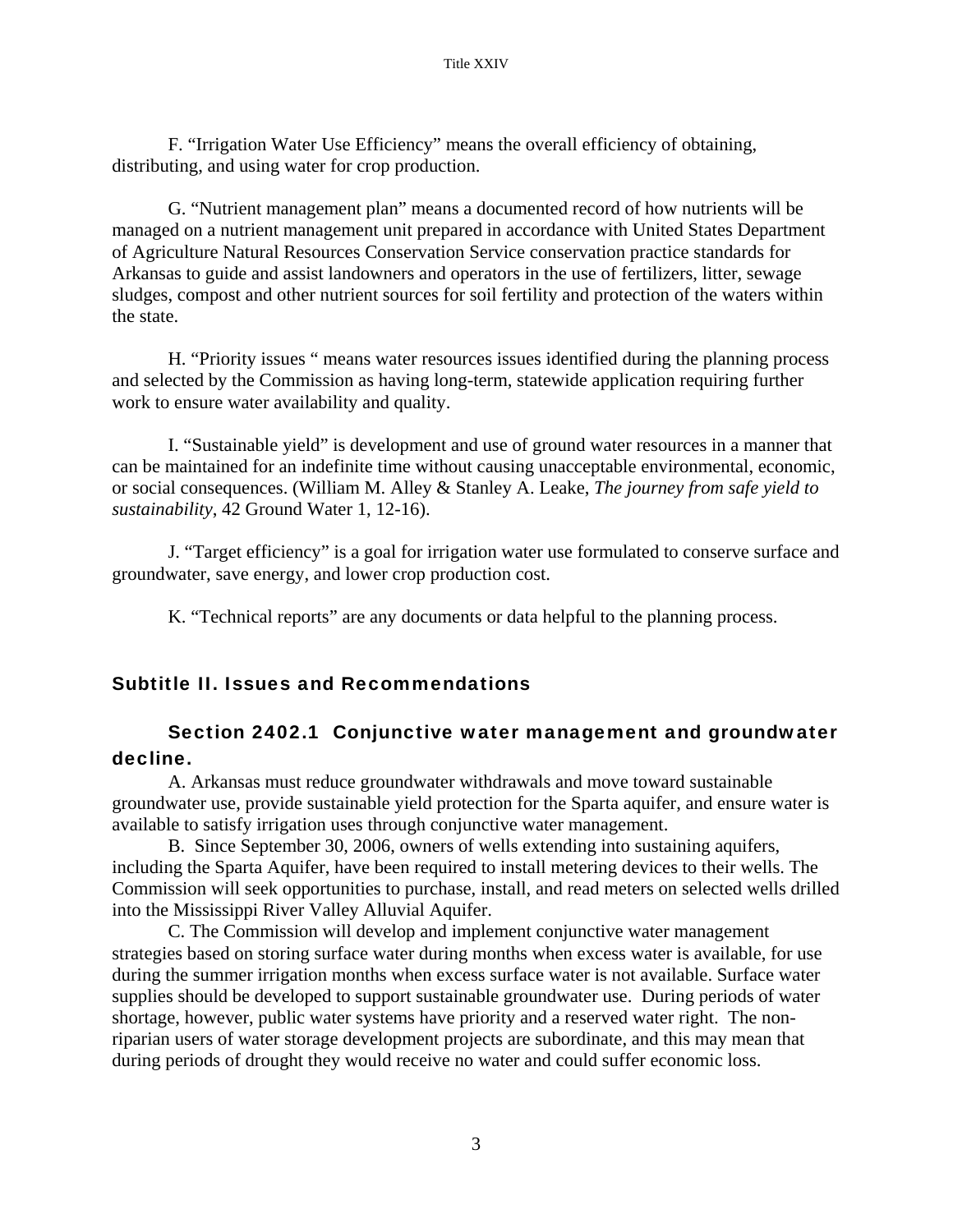### Section 2402.2 Tax incentives and credits for integrated irrigation water conservation.

 A. Tax incentives and credits are needed to encourage the implementation and management of integrated irrigation water conservation practices.

 B. The Commission will set goals to be achieved for integrated irrigation water management and conservation practices.

 C. The Commission will evaluate the effectiveness of the existing tax credits and incentives and, based on this assessment, consider recommending that the General Assembly:

1. Increase the percentage of the total project cost available for tax credits based on applicants improving their irrigation water use efficiency compared with the goal or target efficiency,

2. Extend the period for claiming tax credits for implementing water conservation practices, and

 3. Increase the annual cap on tax credits so additional tax credits can be claimed. D. The Commission will track the acreage on which water conservation practices have been implemented.

### Section 2402.3 Funding water resources development projects.

 A. State-issued general obligation bonds are vital to finance and refinance the development of water; waste disposal; pollution control, abatement, and prevention; drainage, irrigation, flood control, wetlands, and aquatic resources projects to serve the citizens of the State of Arkansas.

 B. As current bond authorization is exhausted, the Commission will pursue authorization of an additional \$300 million under the Water, Waste Disposal, and Pollution Abatement Facilities General Obligation Bond Program.

 C. Additional bond authorization will be requested as needed to finance and refinance the development of water resources projects.

 D. The Commission will seek the authority to merge water or sewer systems where necessary in order to bring them into economic viability.

#### Section 2402.4 Infrastructure condition.

 A. Public water and wastewater infrastructure is failing and in need of repair and replacement throughout Arkansas.

 B. Public entities operating water and wastewater infrastructure or flood control and drainage projects should develop sustainability plans that evaluate:

1. Current infrastructure status and historical trends in status,

 2. Needed infrastructure repairs, replacement, and maintenance and associated schedules,

3. Federal and state programs available to support infrastructure projects, and

 4. Contingency plans, including the potential for regionalization or privatization (including the usage of private water wells, septic systems, or decentralized systems), if the utilities are assessed to be unsustainable.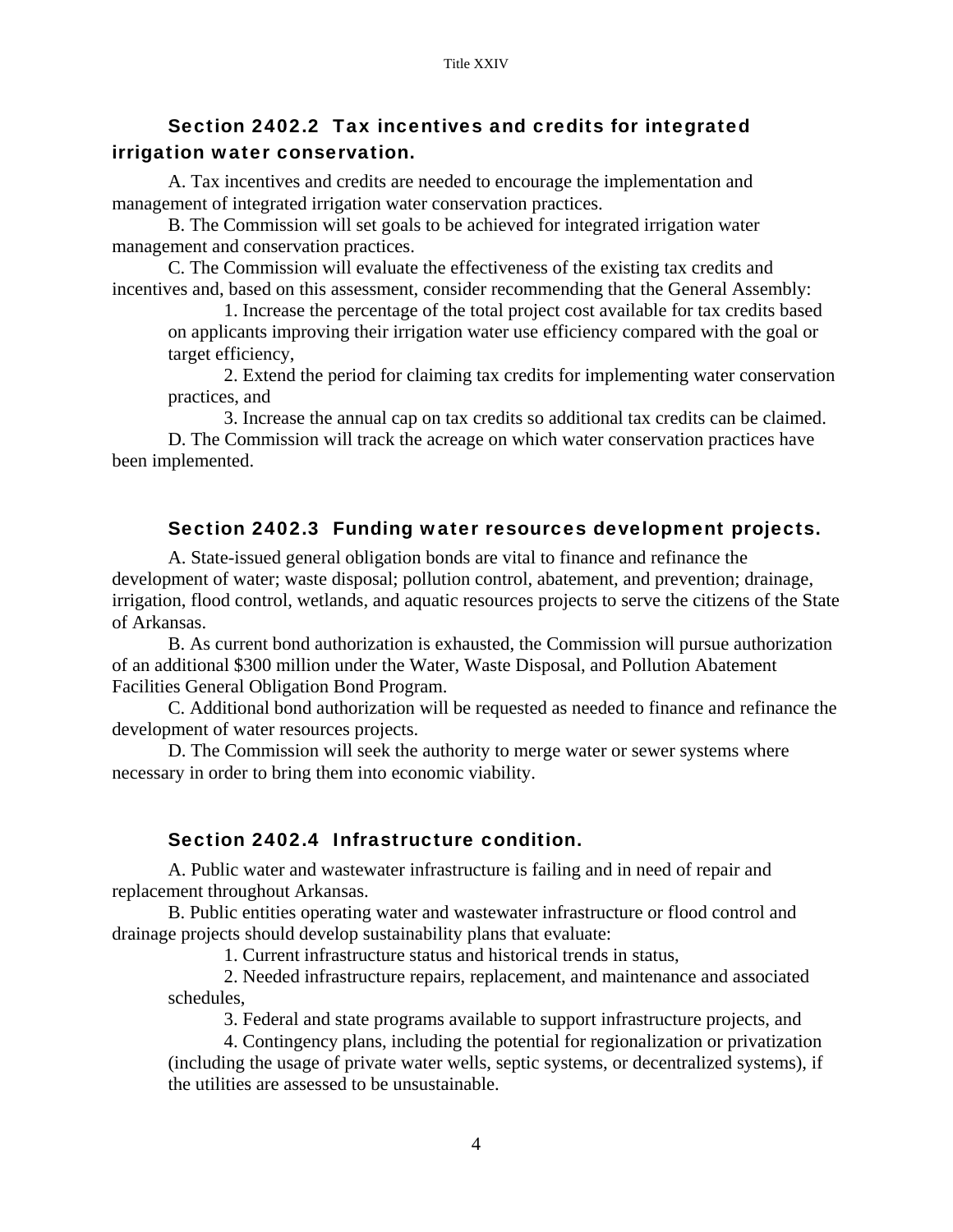C. The Commission may initiate receivership proceedings for public water and wastewater providers that have defaulted on loans.

 D. The Commission will develop training programs for utility boards of directors on sustainability planning and how these plans relate to the operation of their facilities and infrastructure.

 E. The Commission may provide lower loan rates to any utility that submits a sustainability plan with its financing application.

### Section 2402.5 Excess water for nonriparian withdrawal and use.

A. The statutory definition of excess water should be based on sound science.

B. A deficit of legally available water has been identified within certain basins in the East Arkansas Water Resource Planning Region. The General Assembly should consider raising the 25 percent limitation for permitting excess surface water within these basins for nonriparian transfer upon completion of scientific studies validating the need for an increase and confirming water is seasonally available to protect and sustain instream, riparian, and other uses specified in state law.

 C. The scientific studies referenced in Subsection B will first be conducted in the East Arkansas Water Planning Region, and then shall be conducted in the remaining regions in the following order: South-central, West-central, North, and Southwest. These studies will be conducted in collaboration with the Arkansas Game and Fish Commission, the Arkansas Department of Environmental Quality, the Arkansas Department of Health, and other state, regional and local agencies with constitutional and statutory water management duties.

 D. Continue to use the Arkansas Method in estimating the proportion of total available water needed to satisfy fish and wildlife flow needs in estimating excess water for nonriparian withdrawals and transfers.

 E. Through adaptive management, the Commission will evaluate and assess alternative methods for estimating fish and wildlife flows, or other instream needs and uses, as more accurate, scientifically reviewed, and defensible methods become available.

 F. The Commission will engage stakeholders in the planning regions through an open and transparent process as scientific studies are conducted and as better scientific approaches become available and are proposed for use.

#### Section 2402.6 Drought response.

A. Planning is needed before droughts occur.

 B. The Commission will develop a coordinated drought contingency response network among state, regional and local agencies with constitutional and statutory water management duties, federal agencies; drinking water utilities, organizations, and institutions; and the private sector for alerting the public about impending droughts, sharing consistent messages and information, and providing information on voluntary conservation measures to reduce water use.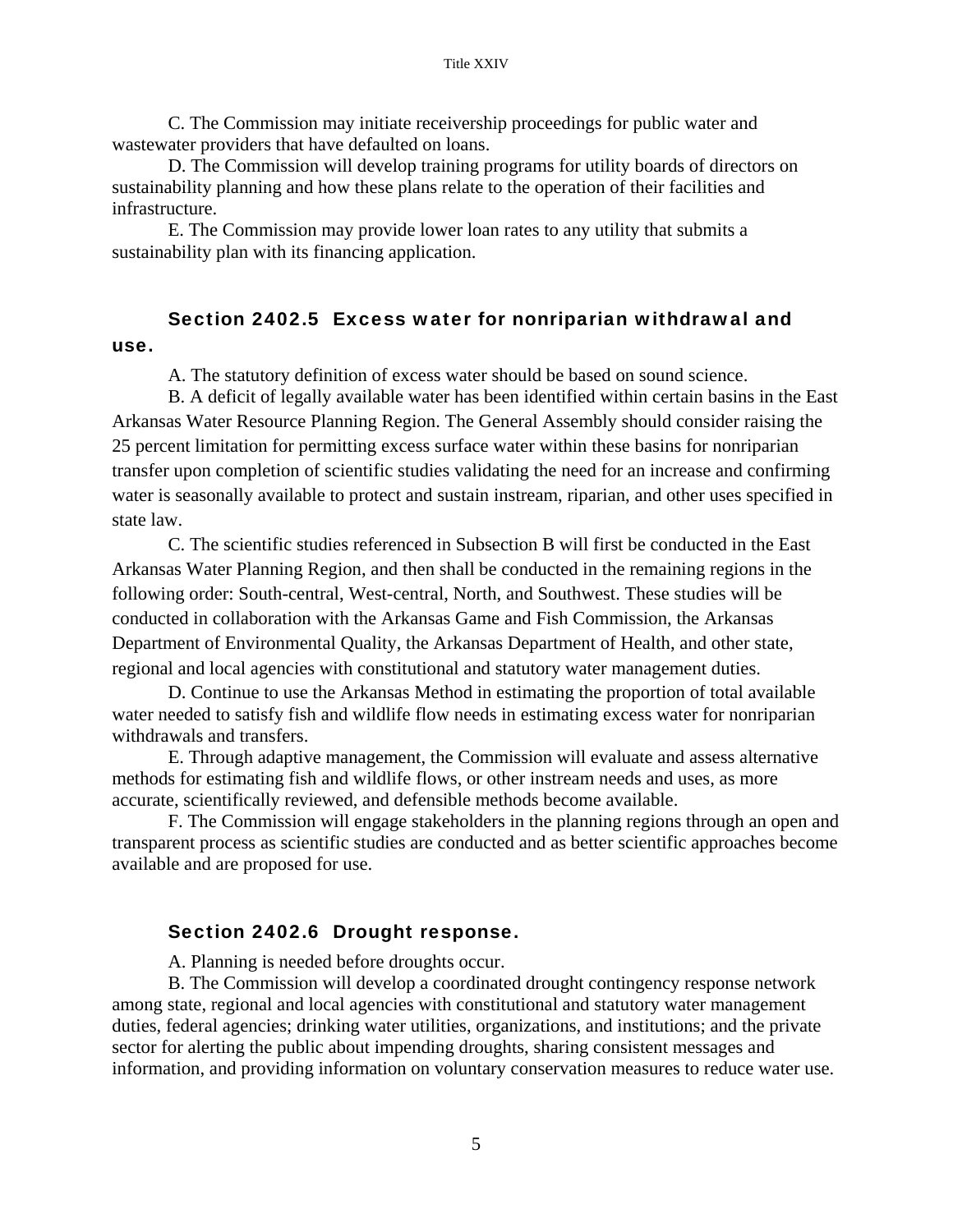C. The Commission will seek financing and ensure stream gaging networks throughout the state are adequate to provide streamflow information needed to make informed decisions about impending or advancing droughts statewide and within each planning region.

### Section 2402.7 Reallocation of water storage in federal reservoirs.

 A. Reallocation of water storage in United States Corps of Engineers reservoirs is needed to increase available water for existing and new uses.

 B. Reallocation of water storage in reservoirs, based on the revised 1977 Water Supply Act guidance manual, should be sought if there is a documented need for additional water for domestic, municipal, or industrial water supply.

### Section 2402.8 Improving water quality through nonpoint source management.

 A. Water quality is affected by nonpoint sources of pollutants and nonpoint source management projects need state funding in addition to federal funding.

 B. The Commission will propose legislation to designate funding specifically for financing nonpoint source pollution management programs and implementing nonpoint source management practices.

 C. The Commission will collaborate with the Arkansas Department of Environmental Quality, the Arkansas Game and Fish Commission, the Arkansas Natural Heritage Commission, the Arkansas Department of Health, the United States Geological Survey, and other state, regional, and local agencies and organizations that engage in or have water quality management interest through:

1. The biennial Clean Water Act water quality review processes, and

 2. The water quality criteria review to determine the attainment or nonattainment of water quality standards in streams and identify the sources and causes of nonattainment.

 D. The Commission may encourage the General Assembly to consider the need for nutrient management plans for the application of poultry litter and animal manure in other regions of the state.

 E. The Commission will leverage funding from multiple sources such as Source Water Protection under the Safe Drinking Water Act, administered through the Arkansas Department of Health, to address nonpoint source pollution in watersheds with drinking water sources.

#### Section 2402.9 Public awareness and education.

A. Public awareness and education are critical for water planning in Arkansas.

 B. The Commission will collaborate with the Arkansas Water Foundation, the Arkansas Association of Conservation Districts, the University of Arkansas Cooperative Extension Service, and others to develop and disseminate public information.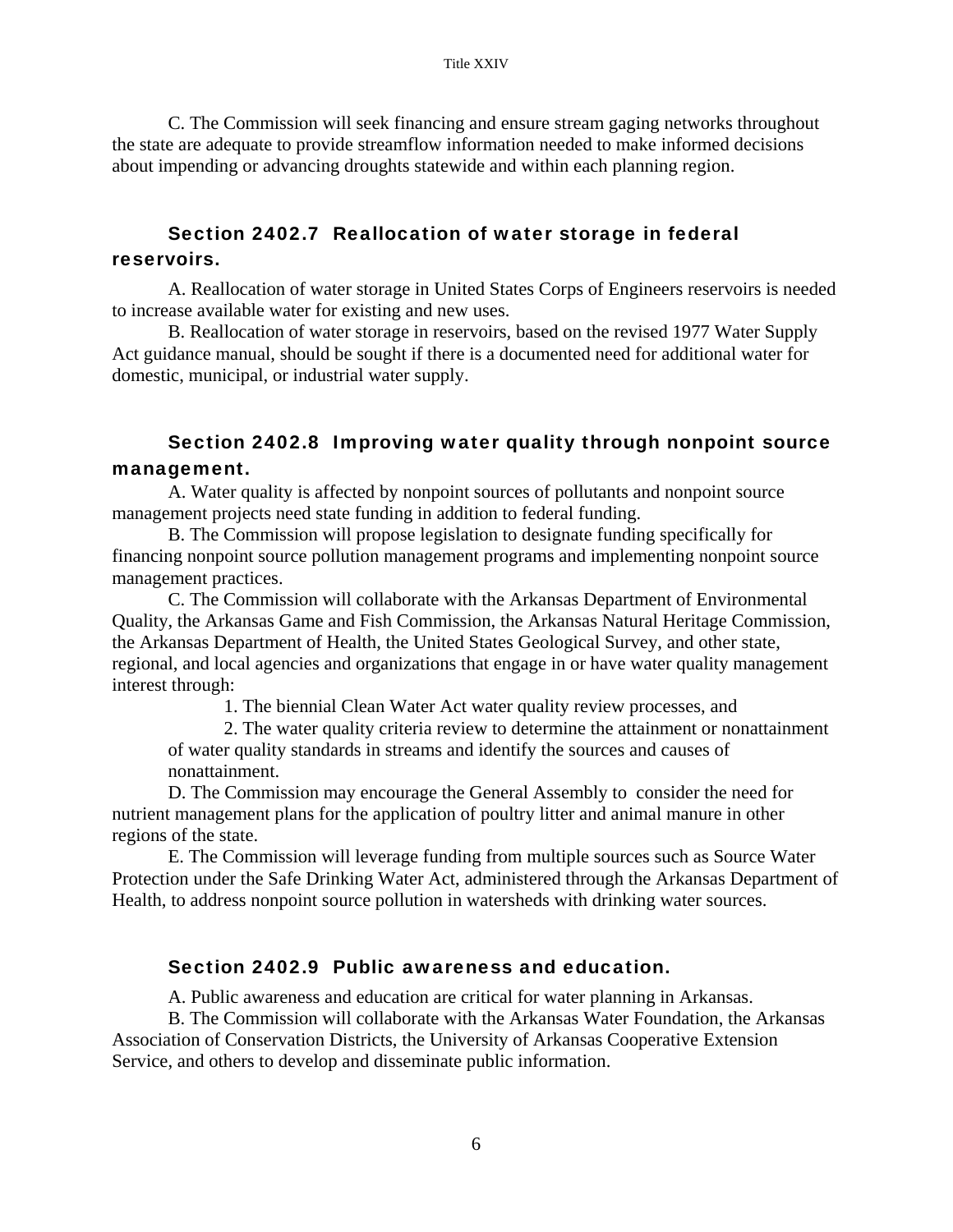C. This information should focus on water conservation practices being implemented in Arkansas, advances in water conservation technology, and trends in groundwater and surface water use.

### Section 2402.10 Water use reporting.

 A. The accuracy of water use reported for agricultural irrigation has been questioned because most water use is not measured or metered.

 B. The Commission will form an Agricultural Irrigation Science Technical Workgroup to:

1. Review the water use reporting process for agricultural irrigation,

 2. Modify the ranges for accepted water use by crop type, if needed for greater accuracy,

3. Evaluate various quality assurance criteria and approaches for confirming crop type and acreage,

4. Assess the adequacy of the surface water and groundwater monitoring network in providing confirmation of the aggregate or cumulative withdrawal of groundwater and surface water for agricultural irrigation,

5. Propose incentives for agricultural users to report water use more accurately, and

 6. Periodically review advances in technology for measuring and estimating water use and water use reporting and provide recommendations to the Commission on incorporating these advances in water use reporting programs.

 C. The Commission will continue and improve awareness and education programs, in conjunction with conservation districts, to explain and promote the water use reporting program currently in place and any future improvements.

## Subtitle III. Continuous Planning

### Section 2403.1 Continuous planning.

The Arkansas Water Plan shall be altered, amended, or repealed to the extent necessary for the proper administration of the state's water resources.

### Section 2403.2 Implementation teams and workgroups.

 A. The Executive Director of the Commission will empanel issue-specific implementation teams and workgroups recommended in the Arkansas Water Plan.

 B. Participation in workgroups empaneled by the Commission will be open to all interested parties acting in good faith, with the Commission retaining its statutory responsibility to make final policy determinations.

### Section 2403.3 Updating the Arkansas Water Plan.

 A. The Commission will compile water demand and supply data continuously and improve its collection and analysis methods.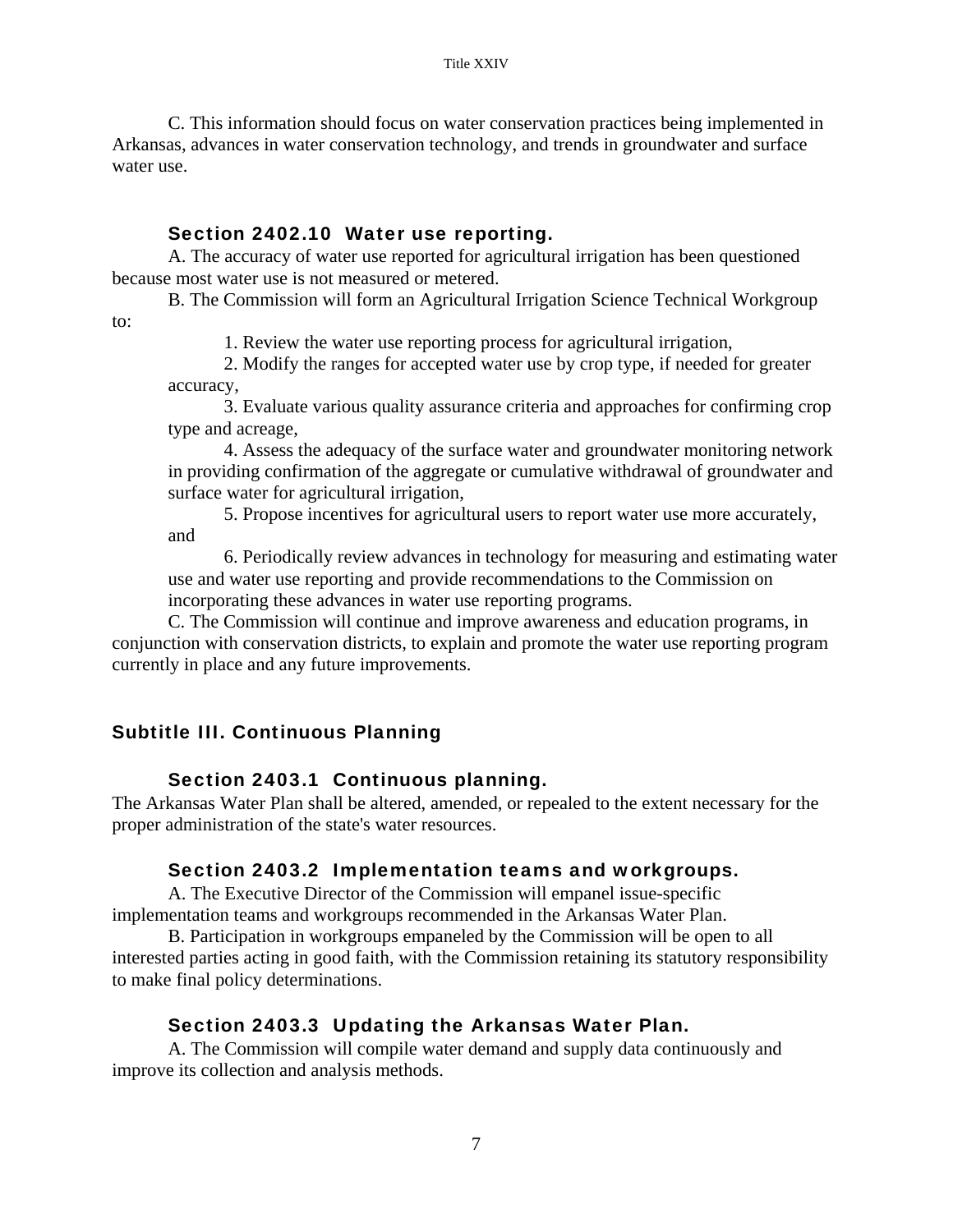#### Title XXIV

 B. Gap analyses for non-population-driven uses, such as agriculture, industry, and thermoelectric power generation, will be conducted on approximately five-year cycles, or when the Commission determines that emerging issues warrant more frequent study.

 C. After release of the decennial United States Census, the Commission will update population-based water demand, supply, and gap analyses for public water and wastewater services. The Commission may determine that conditions require a more frequent interval.

 D. Regionally, the Commission will foster efforts to involve the public in water studies, revised estimates of water demand and availability, gap analysis, and planning.

 E. The Commission will continue its Water Plan education and awareness efforts through all practical means, including presentations, participation in water conferences, social media and internet tools, and publications.

F. Full public involvement is necessary for successful implementation and future updates.